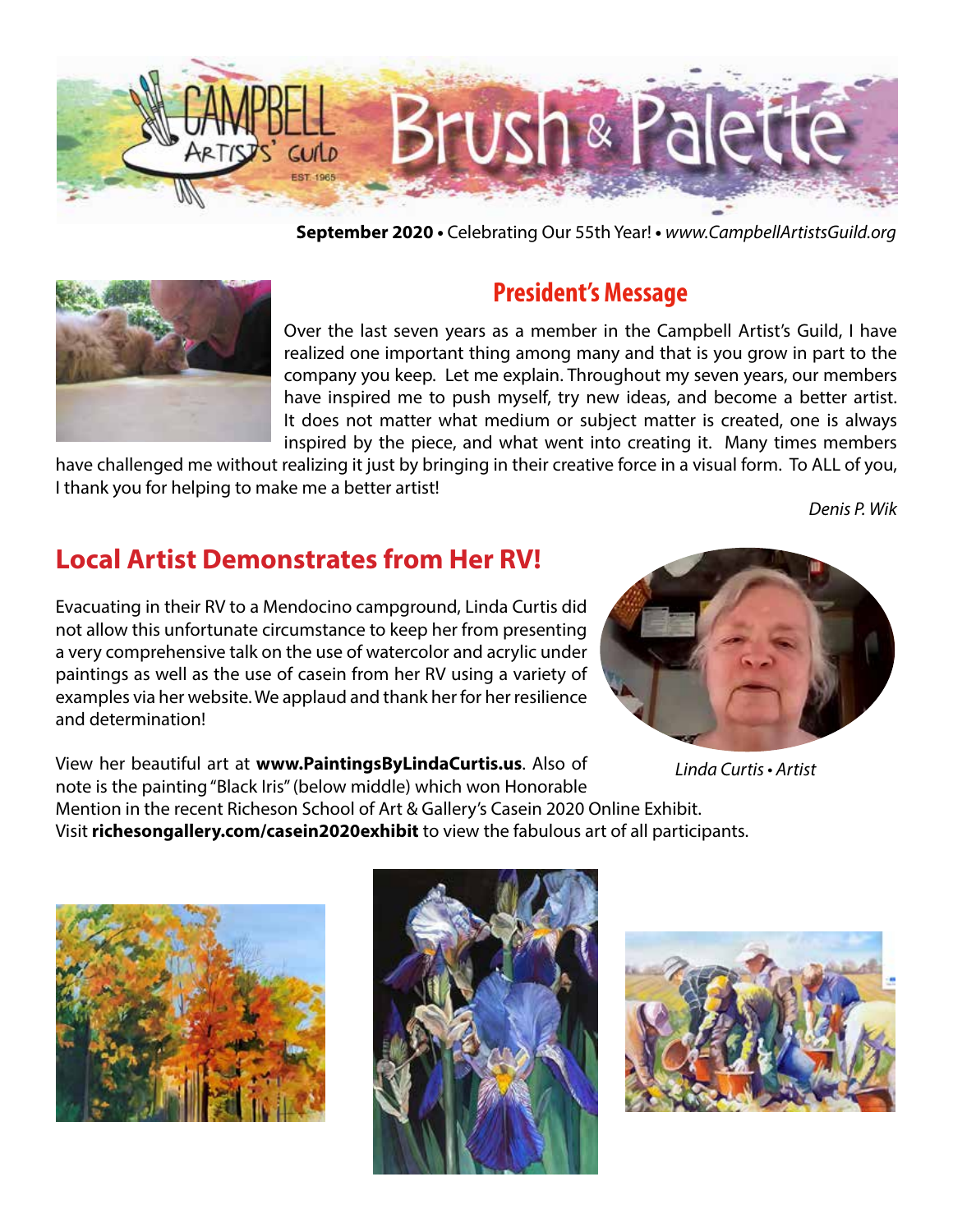## Guild Holds Its First General Meeting Through Zoom!

It was wonderful to see seventeen members attend our General Meeting on August 22! We welcomed a special guest, Lynna, who wanted to find out more about the Guild. Keeping with our typical format, some general announcements were made at the beginning while attendees enjoyed their lunch and liquid refreshments in the comfort of their homes.

Programs Chair Mary Kahn secured artist Linda Curtis (paintingsbylindacurtis.us). Linda lives in Boulder Creek and had to evacuate her home the week prior but was eager to speak to us from Mendocino where she and her husband were camping in their RV. She is proficient in watercolor and acrylics and showed us various underpainting techniques by sharing samples of her work from her website. We were grateful for Linda's time and talent, resilience and fortitude at a time of unprecedented circumstances.

After Linda's demonstration, we all took time to share what we had been up to these past months of Sheltering-in-Place and some shared their art (in process and finished works). I was amazed at how many of our members painted fences as a creative outlet!

I look forward to seeing you at our next General Meeting via Zoom which is scheduled for **Saturday, September 26 @ 1:00 p.m.** Local artist **Jeff Bramschreiber** will be on hand to demonstrate knife work using watercolors.



#### **Attendees to the August 22 General Meeting.**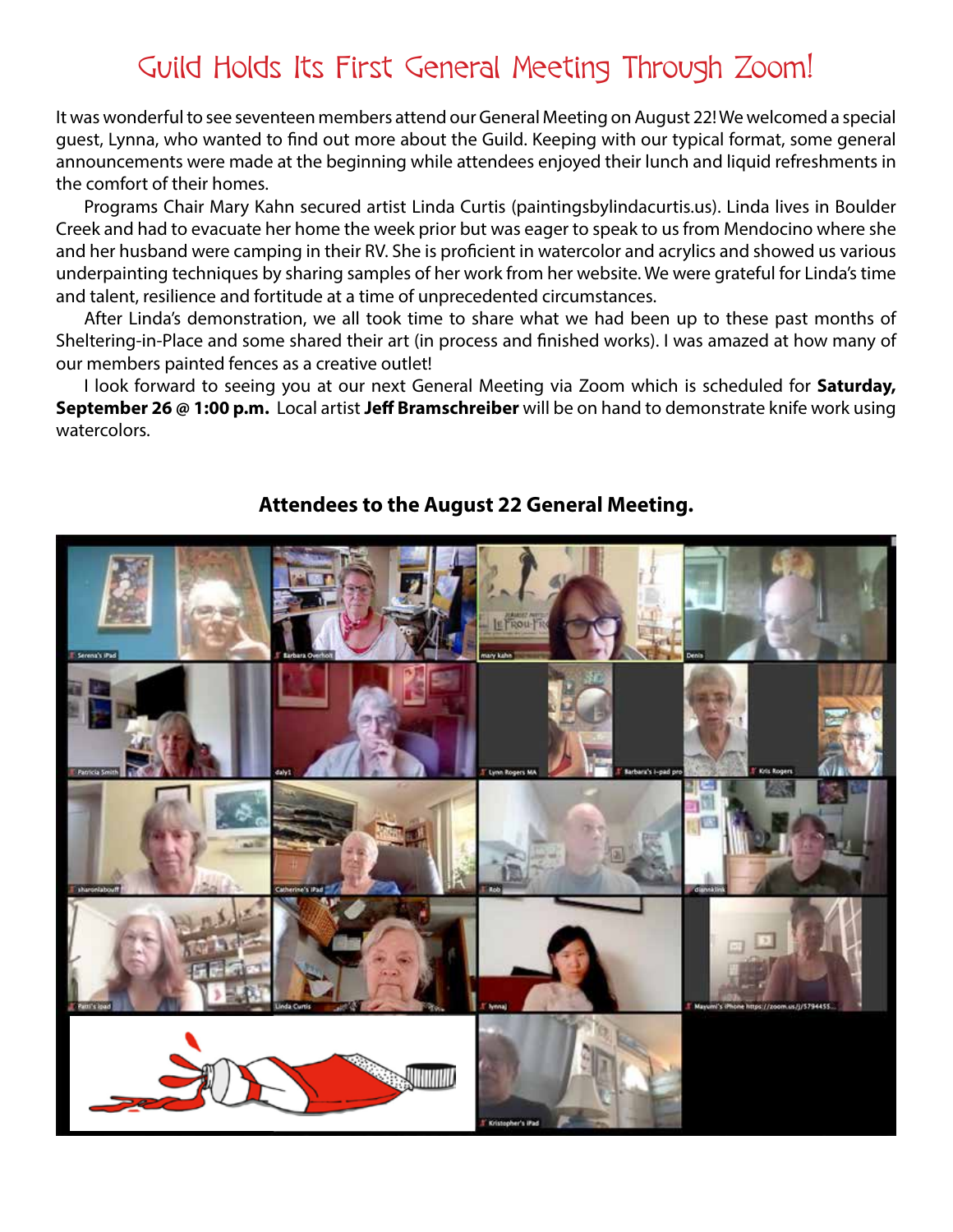

# Executive Business Meeting Minutes September 10

Our August Business Meeting was held online via Zoom. The meeting was called to order by Membership Chair Barb Overholt at 12:12 p.m. Also in attendance were: President Denis Wik, Vice-President Marlene Bird, Treasurer Sharon La Bouff, Programs Chair Mary Kahn, and Secretary Diann Klink.

#### **General Meeting on August 26 via Zoom**

Seventeen members attended our first General Meeting. The Board agreed that this was an excellent turnout after such an extended period without a meeting, and a general consensus was that the online meeting went well. Linda Curtis was the demonstrator and her slideshow presentation was a success.

#### **Triton's Slideshow of the Annual Art Show**

Barb has not received any response from membership regarding participation in the Triton slideshow. However, she did receive 19 responses regarding uploading member's art and biography information to the website. To clear up any possible confusion, Barb will send out another email to find out if members are willing to use the same art they submitted for the website as part of the Triton's slideshow.

#### **Website Update**

Yelena and Barb continue to work together in updating the Guild's website. The website's completion and launch is scheduled for September 29, 2020. Sharon sent Yelena her deposit to start this project.

There was some confusion regarding the "Contact Us • Forms" page and how the Guild's email will be utilized. Barb will obtain clarification from Yelena and forward the information to the Board.

#### **September 26 General Meeting**

Jeff Bramschreiber is confirmed as our demonstrator for September 26. He will be demonstrating knife work using watercolors. Mary and Barb will meet with him via Zoom to iron out any kinks with his presentation.

#### **October 24 General Meeting Demonstrator**

Mary has secured local pastel artist Sandra Jones who will demonstrate a pastel landscape over a wet underpainting.

#### **Co-host for Zoom General Meetings**

Diann has graciously agreed to co-host with Barb during the General Meetings to provide assistance with membership attendance and recordings. Denis has offered to lead the September 26 General Meeting.

#### **Local Artist Ed Lucey**

Barb received a suspicious phishing email using Ed's email account and contacted him with a warning that his email address may have been compromised.

The business meeting was adjourned at 12:51 pm. *Respectfully submitted,* Diann Klink • Secretary

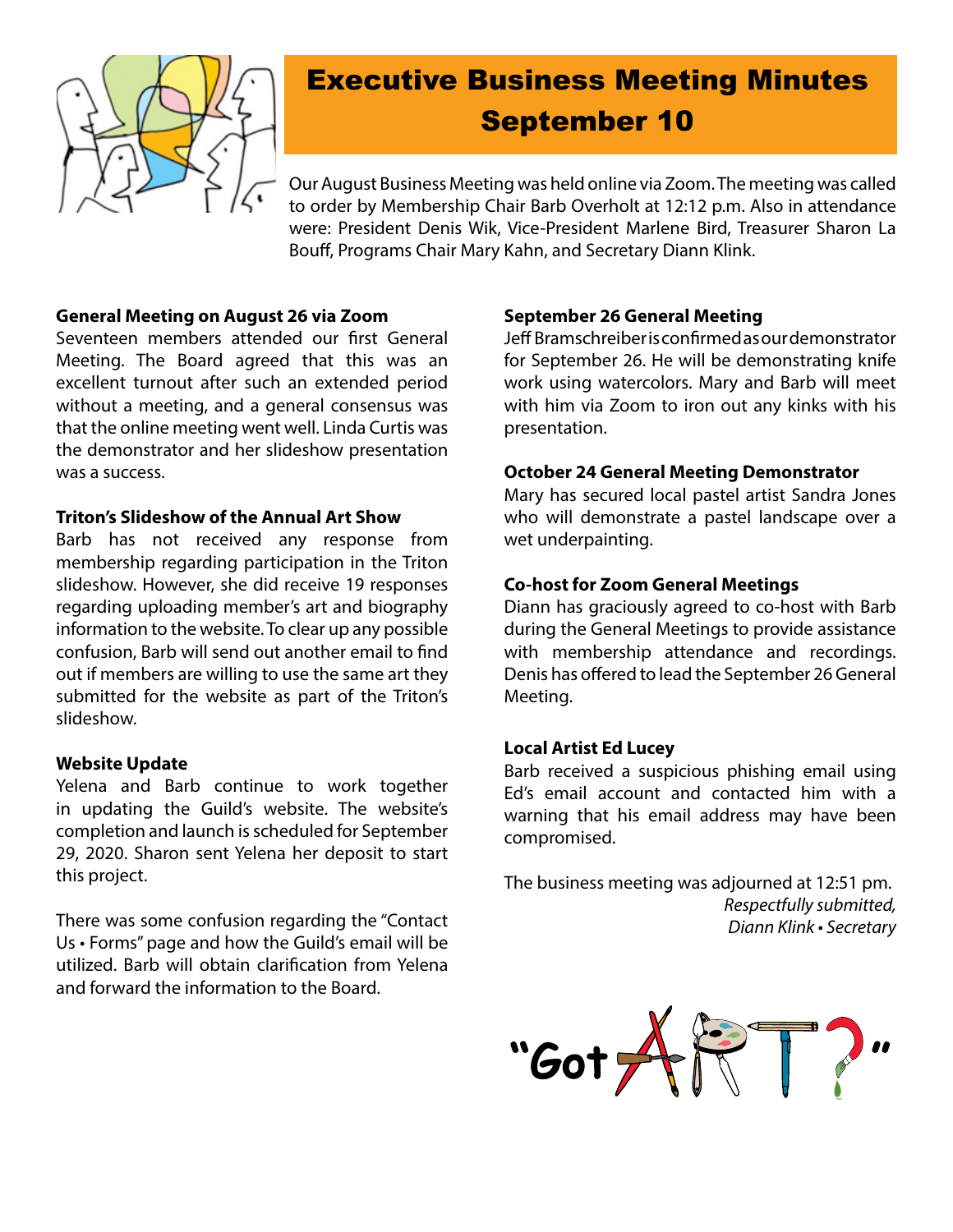#### **Your Executive Board at work for you! Guild Business Meeting via Zoom • September 10, 2020**





**August** Marlene Bird • Dave Eisbach Barbara Niemann • Tim O'Keefe • Jude Tolley **September** Elton Glover • Claudia Gray Diann Klink • Lynn Rogers **October** Anna Garcia • Annie Olander Laura Sternberg